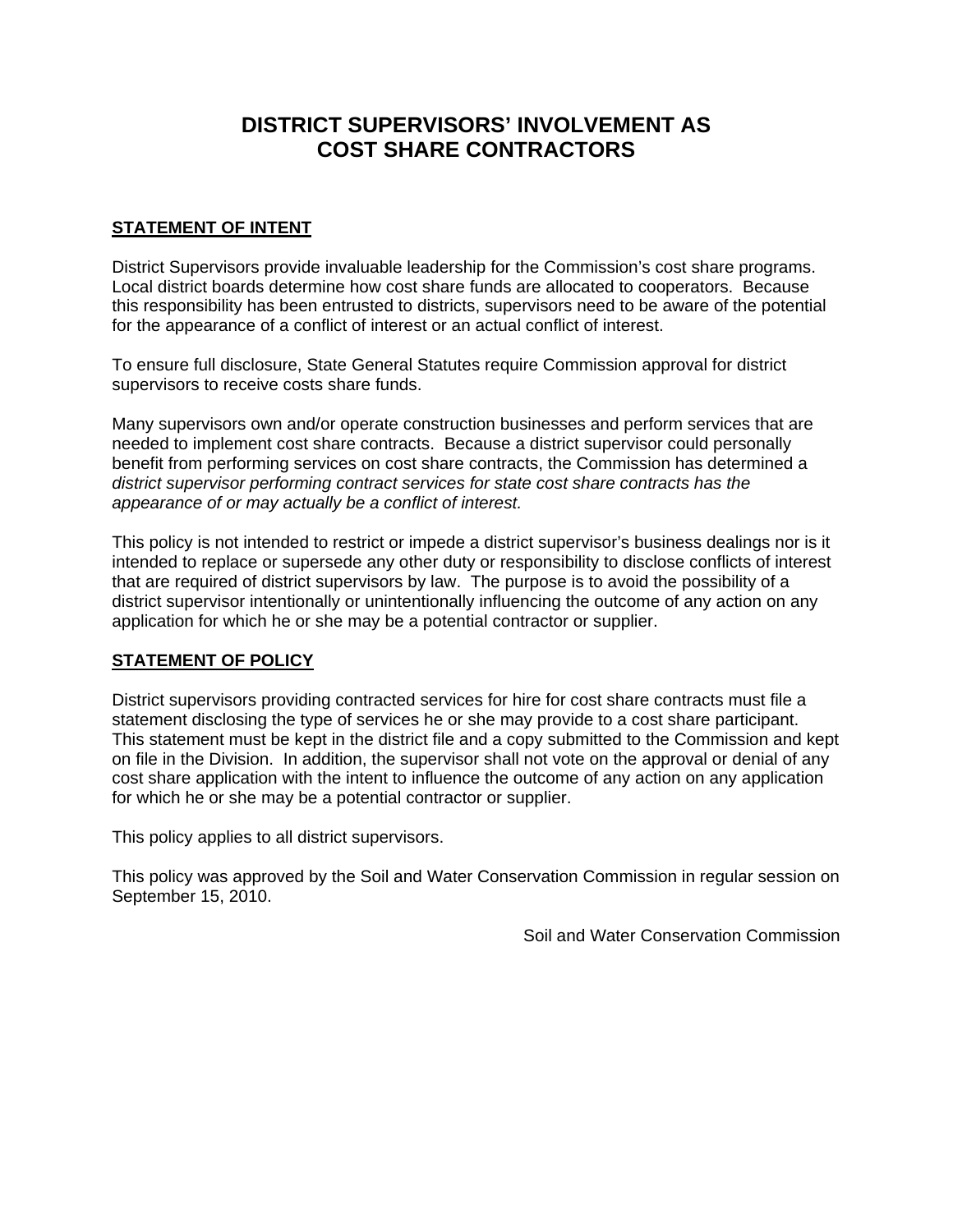### **DISTRICT SUPERVISOR DISCLOSURE FORM**

The purpose of this form is to aid district supervisors in completing the required disclosure pursuant to Commission Policy Addressing District Supervisors' Involvement as Cost Share Contractors (policy attached). This form should be completed before an appointed or elected district supervisor begins responsibilities with the district. It should be updated annually by all district supervisors.

I acknowledge that I have read the policy and that (please initial one statement):

- I do not own, operate, or receive a benefit from a business that performs or may perform paid services related to the implementation of Cost Share Agreements. Proceed to Section 2, initial item (a), and have your signature notarized.
- I own, operate, or receive a direct benefit from a business that performs or may perform paid services related to the implementation of Cost Share Agreements. Please complete the remainder of this form under Sections 1 and 2.

## **Section 1**

This section should be completed by those district supervisors that own, operate, or receive a benefit from a business that performs or may perform paid services related to the implementation of Cost Share Agreements. Please complete each question below to the best of your knowledge, consulting the district and/or Division for the required information if necessary. Additional pages may be attached to this form.

Please provide below the name(s) of any business you own, operate, or receive a direct benefit from that performs, may perform, or provides paid services for Cost Share Agreements approved within the district for which you are a supervisor. Also include the types of services offered and your affiliation with the business(es).

| <b>Business Name</b> | <b>Type of Service</b>   | Affiliation        |
|----------------------|--------------------------|--------------------|
| Example: Tom Smith   | Example: Grading service | Example: Wife owns |
| Excavators           |                          | business           |
|                      |                          |                    |
|                      |                          |                    |
|                      |                          |                    |
|                      |                          |                    |
|                      |                          |                    |
|                      |                          |                    |

If the business with which you are associated currently provides or has been retained to provide paid services related to the implementation of a Cost Share Agreement, please complete and submit a **District Supervisor Disclosure Addendum**.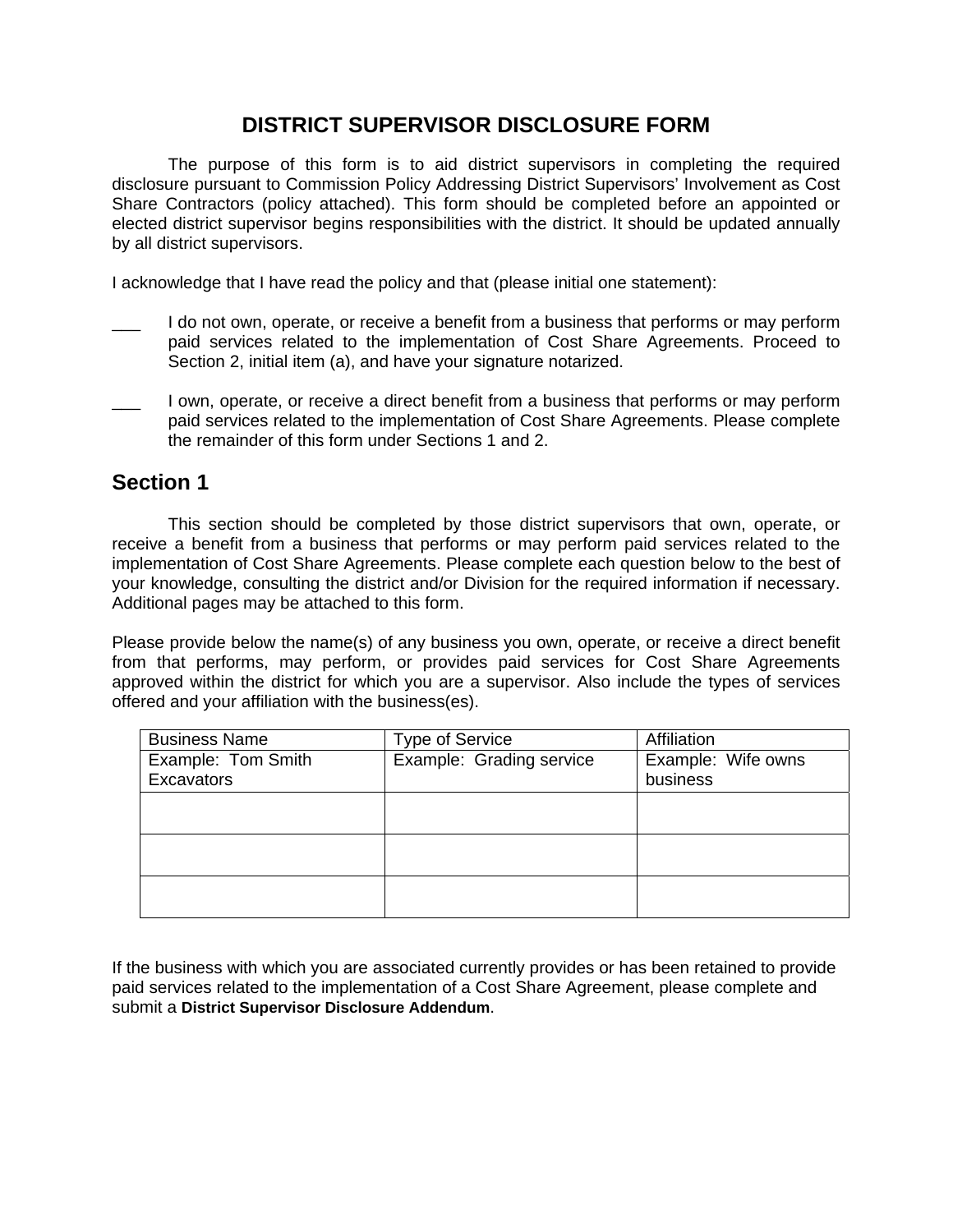### **Section 2**

By signing below I further acknowledge that:

- (a) I am under a continuing duty to update this information to ensure the accuracy and completeness of the information.
- (b) I shall not vote on the approval or denial of any Cost Share Agreement application with the intent to unduly influence the outcome of any action on any application for which I may be a potential contractor, supplier, or receive personal gain.
- (c) I shall provide notice at the next scheduled board of supervisors' meeting and shall provide an amendment to this form when a business that I own, operate and/or receive benefit from is contracted to perform paid services for a Cost Share Contract that I voted to approve.

This original signed document must be submitted and kept on file in the district office for which you are a supervisor. You must also provide a copy to the Commission to be kept on file in the Division office. Forms should be submitted to the Division as soon as possible after election or appointment or before February 28 of each year.

**I hereby certify, that I have completed this disclosure including any attachments thereto and that the information provided on the disclosure and any attachments is true, correct, and complete to the best of my knowledge and belief.** 

SIGNATURE OF DISTRICT SUPERVISOR

\_\_\_\_\_\_\_\_\_\_\_\_\_\_\_\_\_\_\_\_\_\_\_\_\_\_\_\_\_\_\_\_\_\_\_\_\_\_\_\_\_\_\_\_